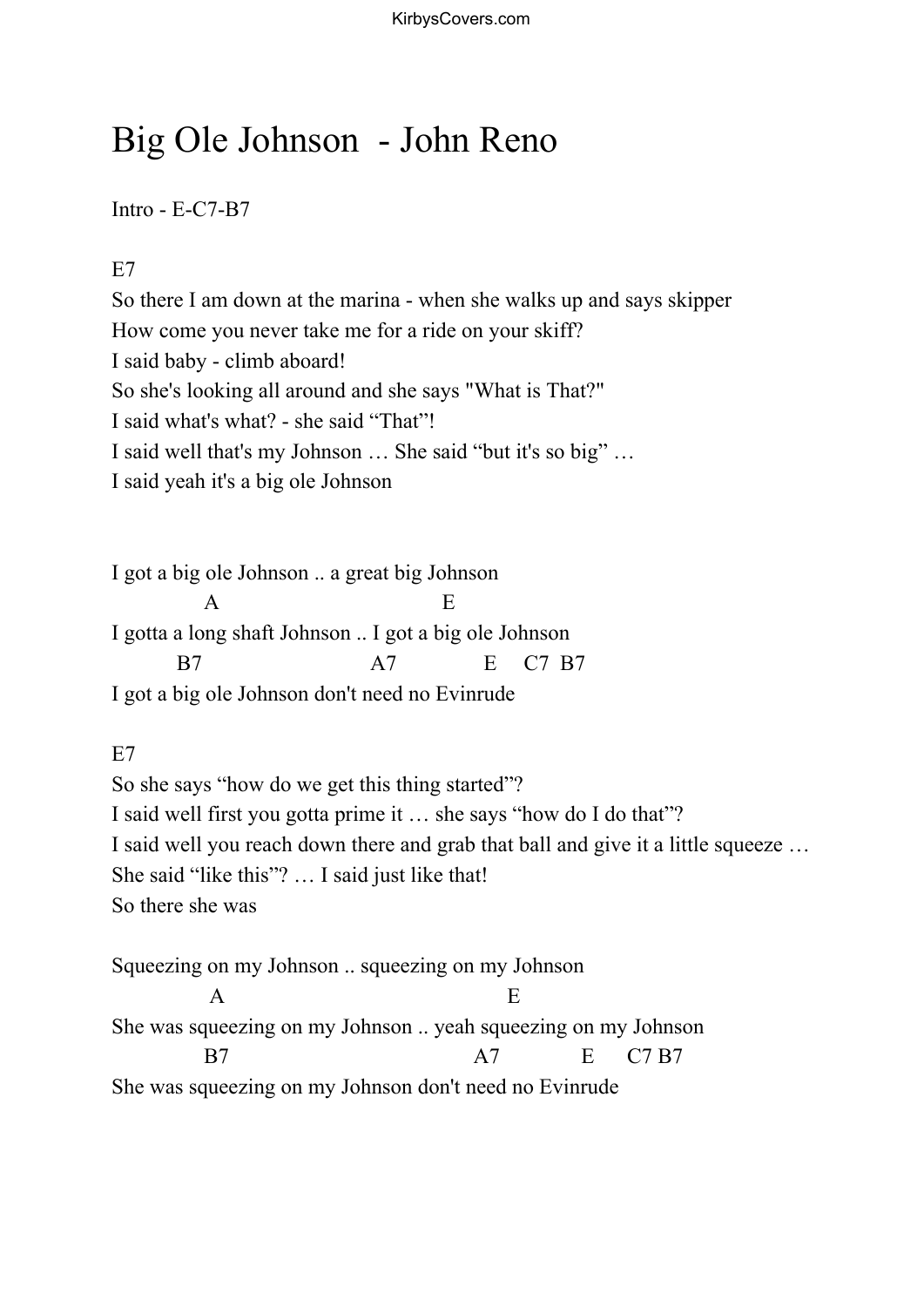# E7 She said "now what do I do"? .. I said well you got to set the choke She said "I have to do that"? .. I said absolutely So there she was

Choking on my Johnson ..choking on my Johnson  $\mathbf A$  E She was choking on my Johnson .. yeah choking on my Johnson B7 A7 E C7 B7 She was choking on my Johnson don't need no Evinrude

### E7

She said "now what"?

I said all you gotta reach over there and get a good firm grip … And give it a pull … she said "like this"? I said yeah … just like that So there she was

Pullin on my Johnson .. pulling on my Johnson  $\mathbf A$  E She was tugging on my Johnson .. yeah pulling on my Johnson … B7 A7 E C7 B7 She was pulling on my Johnson don't need no Evinrude

## E7

She said "skipper .. I'm really impressed with your powerhead But I think something's wrong with your lower unit .. cuz I don't feel anything" I said baby there's nothin wrong with my lower unit The reason you don't feel anything is because you didn't set the trim on it She said "I gotta do that"? .... I said you betcha .. so there she was .....

She was trimmin on my Johnson …. Trimming on my Johnson  $\mathbf A$  E She was trimmin on my Johnson …. Yeah trimmin on my Johnson B7 A7 E C7 B7 She was trimmin on my Johnson don't need no Evinrude … here we go